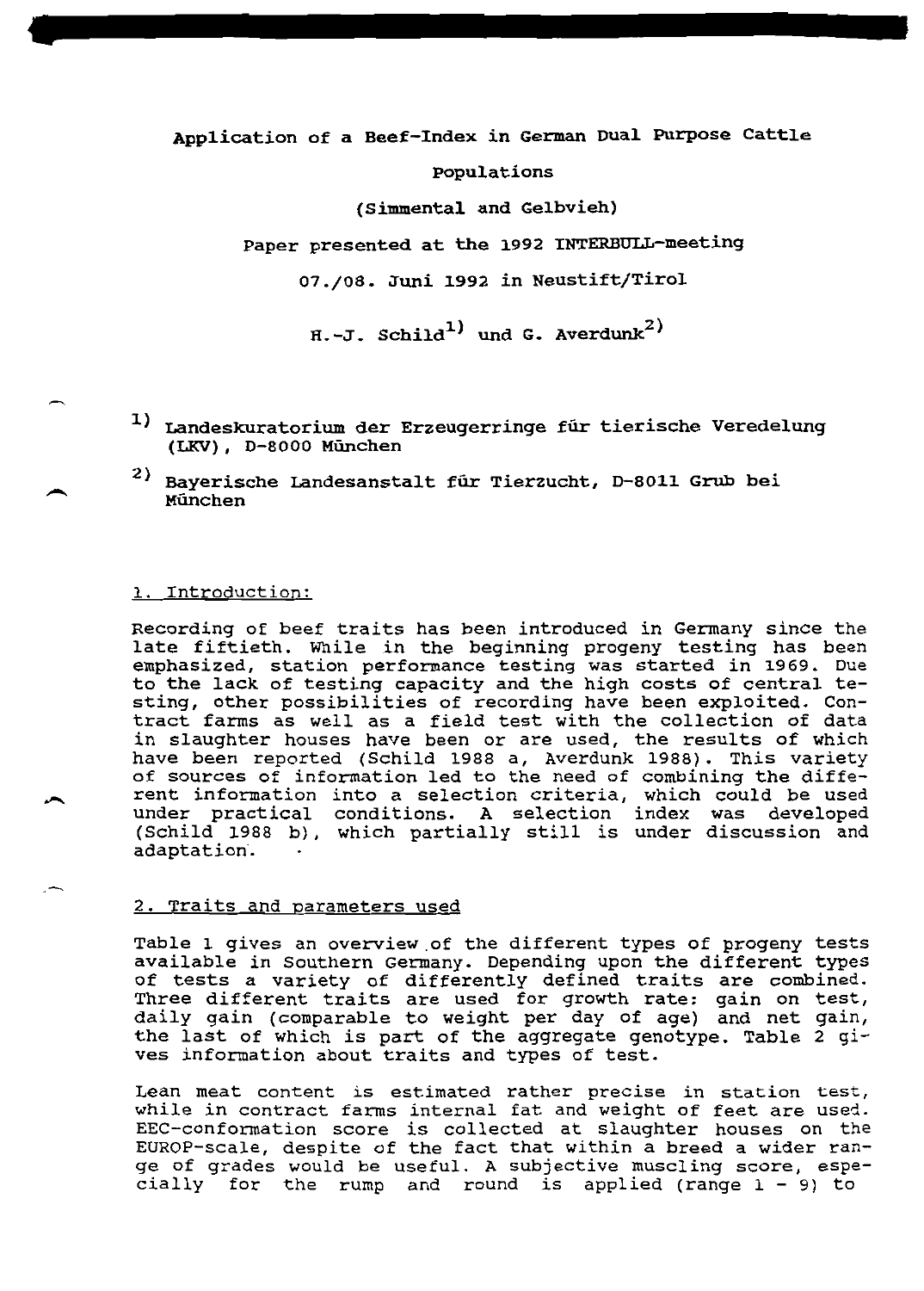evaluate life animals. Critical is the linear assessment of daughters regarding this score about three months after calving. Calf weight and calf price on auction sales are included, the last of which measures the acceptance on the market.

The genetic parameters used for the different traits are given in table 3. Most of these estimates originate from older, less sophisticated analysis (e.g. Averdunk et al 1987) and should be revised. These parameters are in the range of published results; station results for meat content and dressing may be inflated by common environment. The high heritability for meat content in contract farms should be mentioned, which is estimated by a linear combination of different 1 traits. Here we observe the same tendency as in pigs: the heritability of such an estimate tends to be higher as the simple traits for prediction.

Table 4 contains some of the genetic correlations between traits, which are the most critical part of our index, because of the lack of positive definite solutions. Most of these correlations have been derived indirectly from correlations between breeding values. Some of these correlations should be reavaluated, but a lot are estimated from a limited sample size.

# 3.) Description of the beef-index

Table 5 gives some information about the index. Economic weights were derived from market prices and are considered to be linear. At least in the range of values achieved with Simmental and Gelbvieh this holds for the conformation score. The aggregate genotype contains two carcass traits, meat content and the EEC-confor-<br>mation score, which tend to be rather independent. Since the in-<br>formation for meat content is limited and the variation of the EEC-score is very low, the aggregate genotype is mainly determined by net gain. One reason is the relatively small price differentiation between the U- and P-grade under Southern German conditions. The index is expressed as a relative breeding value with a. mean of 100 and a standard deviation of true breeding values of 12.

A rolling base is applied comparable to that used for milk yield. The sire birth years 1982 - 1984 are used until the next evaluation in the end of Juli 1992. The evaluation is conducted four times a year in connection with the dates for the Animal-Model evaluation for milk traits and the data base is updated, including all herdbook results. Table 6 contains the distribution of all bulls in the base years. Of course all bulls contained in the data base include a lot of bulls with low accuracy, having only a field performance test. The lower part of the table contains only bulls with an accuracy of  $\geq$  0.25. These data show nearly a normal distribution, while all bulls tend to have a higher proportion of negative bulls, the reason of which is not yet known. Means and standard deviations for the index and the breeding values for net gain, meat content and conformation score are given in table 7. Bulls with a progeny test tend to be some what superior in all traits, but have of course a larger variation.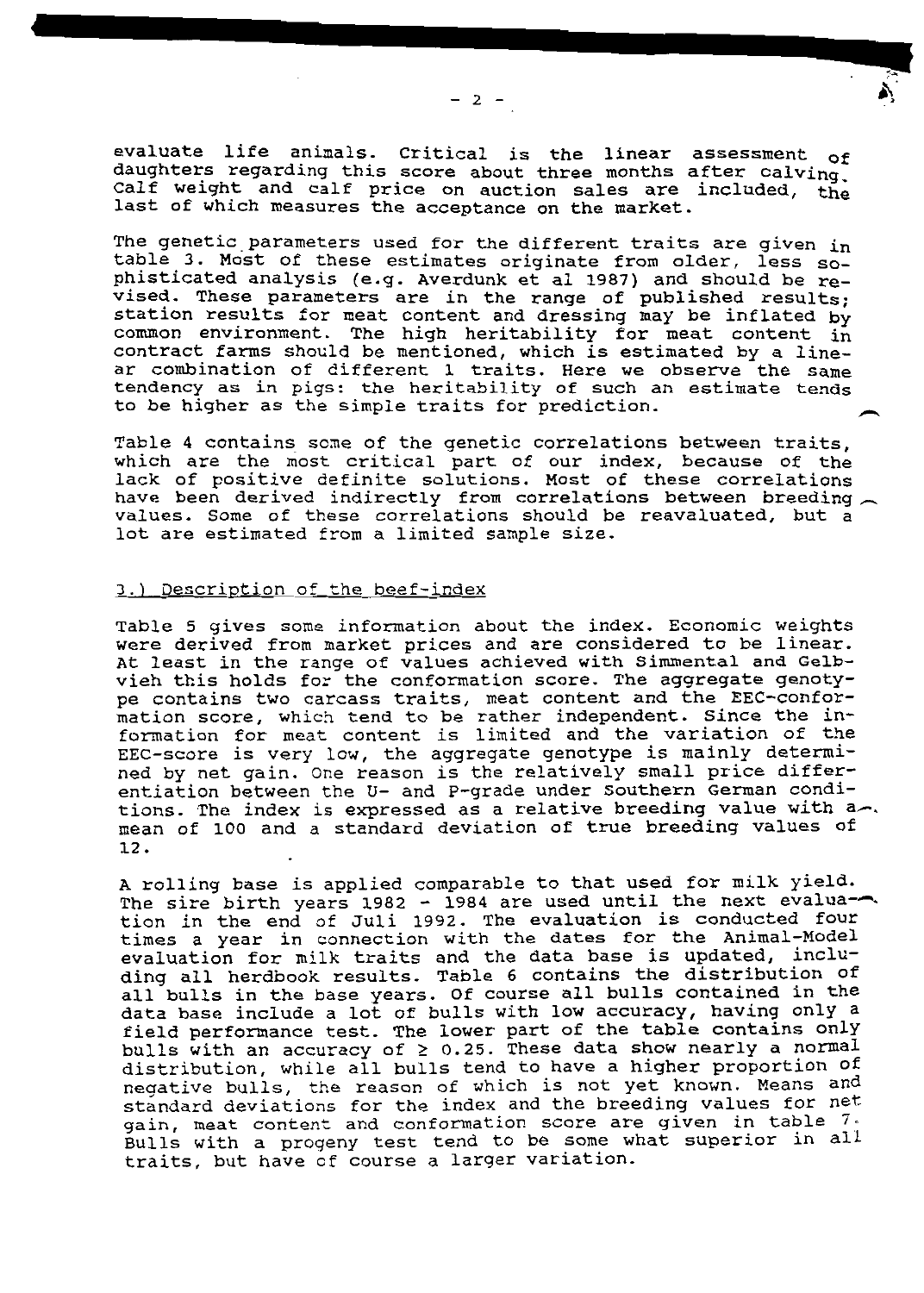### 4. Experience with the Beef-index

The beef-index is applied since 1988 and smaller revisions have<br>been applied continuously. The main advantage is the combination<br>of various test informations into one number, the RBV for meat<br>production or the so-called "B

- Farmers tend to use bulls with high RBV's for intrabreed beef-ma-<br>tings, if the calving ease score is acceptable. Bulls with low<br>RBV's for beef are avoided in planned matings and gradually are<br>discriminated in dairy mating
- In the near future the information of the sire and the maternal<br>grandsire will be included in the index.<br>This will also be used to consider the beef side in bull dam se-<br>lection in the dual purpose breeds Simmental and Gel

There will be a need for converting breeding values for beef traits between EEC-countries and INTERBULL should be prepared to follow up the discussions for this trait group.

### References

| Averdunk, G., Woodward, B., Sauerer, G., Schild, H.J. and<br>Reinhardt, F. (1987): Performance test results in<br>relation with progeny tests under station and field<br>conditions for Fleckvieh. |
|----------------------------------------------------------------------------------------------------------------------------------------------------------------------------------------------------|
| In: "Performance testing of AI bulls for efficiency and                                                                                                                                            |
| beef production in dairy and dual purpose breeds"                                                                                                                                                  |
| PUDOC, Waqeningen 1987, ISBN 90-220-0924-6, 36 - 44                                                                                                                                                |
| Averdunk, G. (1988): Selection of continental dual purpose                                                                                                                                         |
| breeds: the Simmental breed.                                                                                                                                                                       |
| In: Proc. 3rd World Congress on Sheep and Beef Cattle                                                                                                                                              |
| Breeding INRA, Paris, ISBN 2-7380-0045-2, Vol. 2,                                                                                                                                                  |
| $237 - 260$                                                                                                                                                                                        |
| Schild, H.-J. (1988 a): Efficiency and prospects of cattle                                                                                                                                         |
| selection for beef production - beef recording in the                                                                                                                                              |
| field and sire evaluation.                                                                                                                                                                         |
| In: Proc. 3rd World Congress on Sheep and Beef Cattle                                                                                                                                              |
| Breeding INRA, Paris, ISBN 2-7380-0045-2, Vol. 2,                                                                                                                                                  |
| $362 - 365$                                                                                                                                                                                        |
| Schild, H.-J. (1988 b): Relativzuchtwert für die                                                                                                                                                   |
| Fleischvererbung.                                                                                                                                                                                  |
| Der Tierzüchter 40 (1988), 522 - 523                                                                                                                                                               |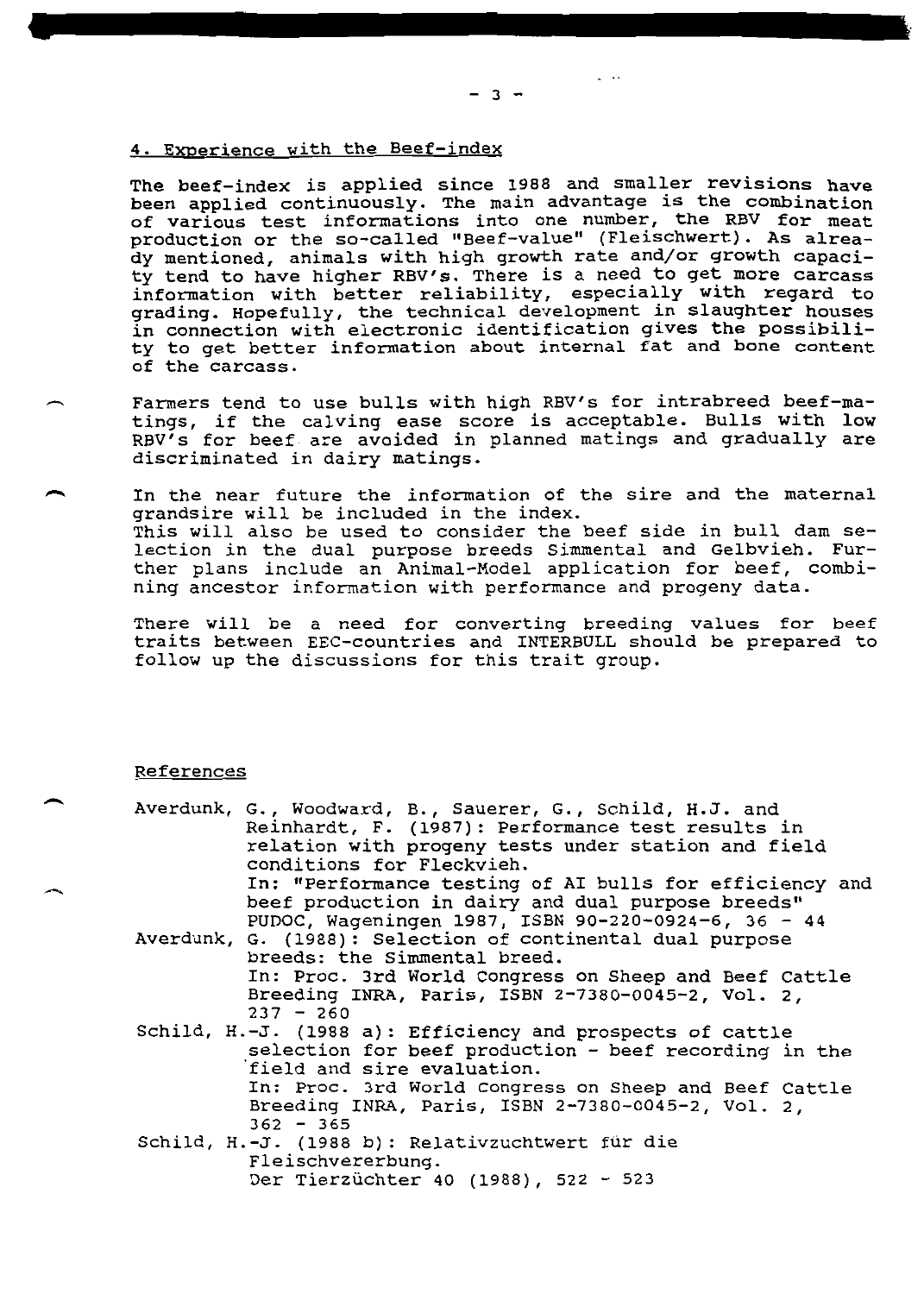#### Types of progeny tests for Table 1:

### beef in Southern-Germany

#### station test

fattening to constant age (500 days) information on carcass composition and beef quality. limited capacity (< 20 %)

field test data (slaughter house)

carcass weight and EEC-classification identification from calf to slaughter house pathway fattening farm --> slaughter house highly variable environment

contract farms (Schwäb.-Hall, Landshut, Gelbvieh)

carcass weight and EEC-classification carcass composition with indirect traits comparable environment, systematic distribution high distribution cost, limited capacity

station performance test

gross gain, muscling score fattening to constant age (420 days) products from planned matings only for bull-sires, comparable environment

 $\mathbf{r}$ 

#### auction sales

gross gain, muscling score products from planned matings pre-selection, variable environment

### linear classification of daughters

chest  $airth \rightarrow\$  weight muscling score influenced by lactation stage

calf value (auction sales)

price per  $kg \rightarrow$  beef conformation age corrected weight identification at early age ( < 7 weeks)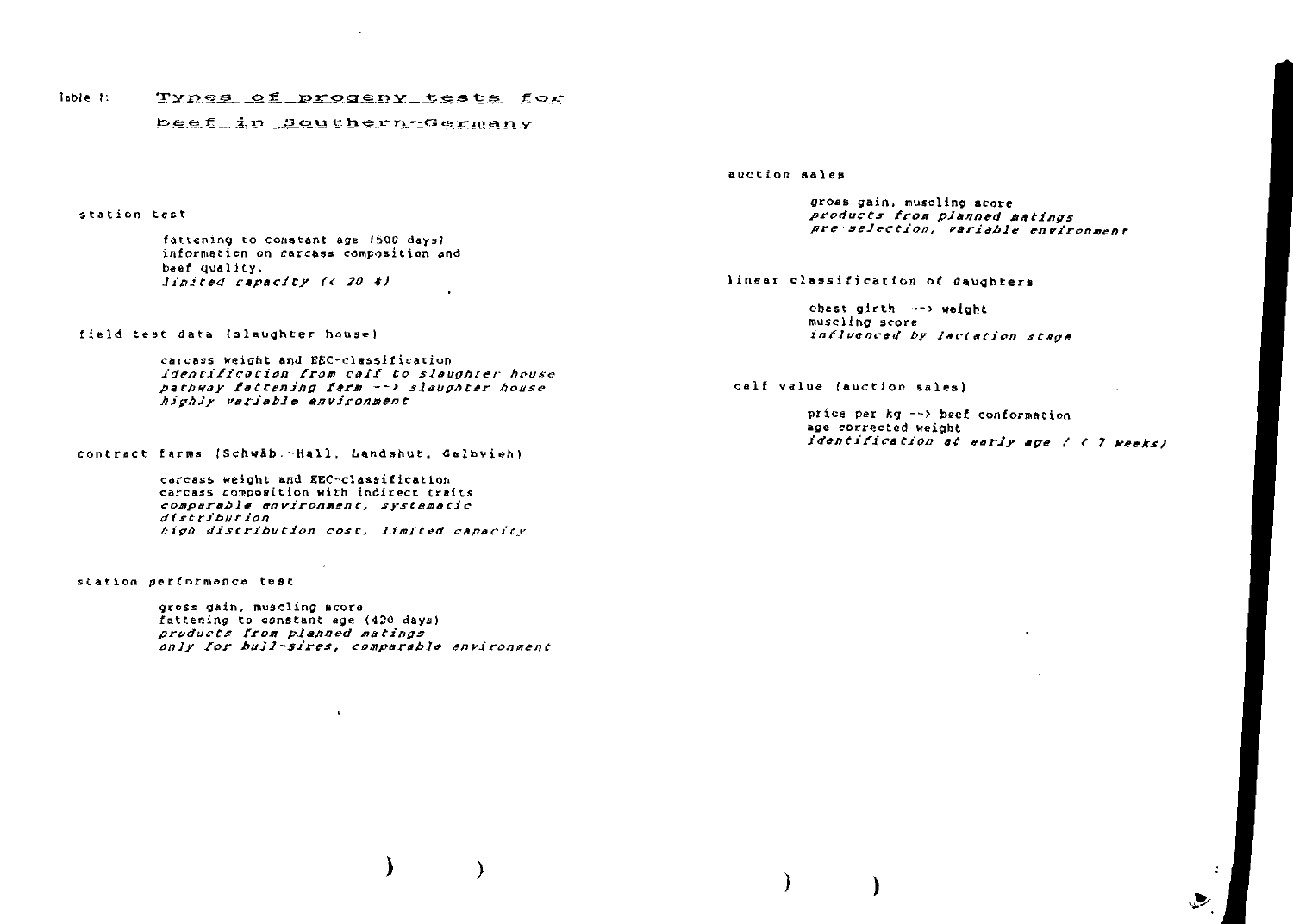Table 2:<br>Traits in beef index and information sources used

 $\mathbb{Z}^2$ 

|                                        | Information Source: |             |   |             |              |                                                                                 |   |                  |   |
|----------------------------------------|---------------------|-------------|---|-------------|--------------|---------------------------------------------------------------------------------|---|------------------|---|
| Trait                                  |                     | Perfor.test |   |             | Progeny test | stat. auct.   sta- auc- perf. contr. field daug. calf-<br>tion tion stat. farms |   | test eval. auct. |   |
|                                        |                     |             |   |             |              |                                                                                 |   |                  |   |
| gain on<br>test (TG)<br>daily gain     | X                   |             |   |             | X            |                                                                                 |   |                  |   |
| (DG)                                   |                     | X           |   | $\mathbf x$ |              |                                                                                 |   |                  |   |
| net gain<br>(NG)                       |                     |             | x |             |              | X                                                                               | x |                  |   |
| est. meat-<br>content (M%)<br>dressing |                     |             | x |             |              | x                                                                               |   |                  |   |
| percent (D%)                           |                     |             | X |             |              | X                                                                               |   |                  |   |
| EEC-conf.<br>(EC) score                |                     |             | X |             |              | X                                                                               | X |                  |   |
| muscling<br>score (MS)<br>chest        | $\mathbf{x}$        | X           | x | X           | x            |                                                                                 |   | x                |   |
| girth (DC)                             |                     |             |   |             |              |                                                                                 |   | X                |   |
| $calf$ -<br>weight (CW)<br>$calf$ -    |                     |             |   |             |              |                                                                                 |   |                  | X |
| price (CP)                             |                     |             |   |             |              |                                                                                 |   |                  | X |

 $\overline{\phantom{0}}$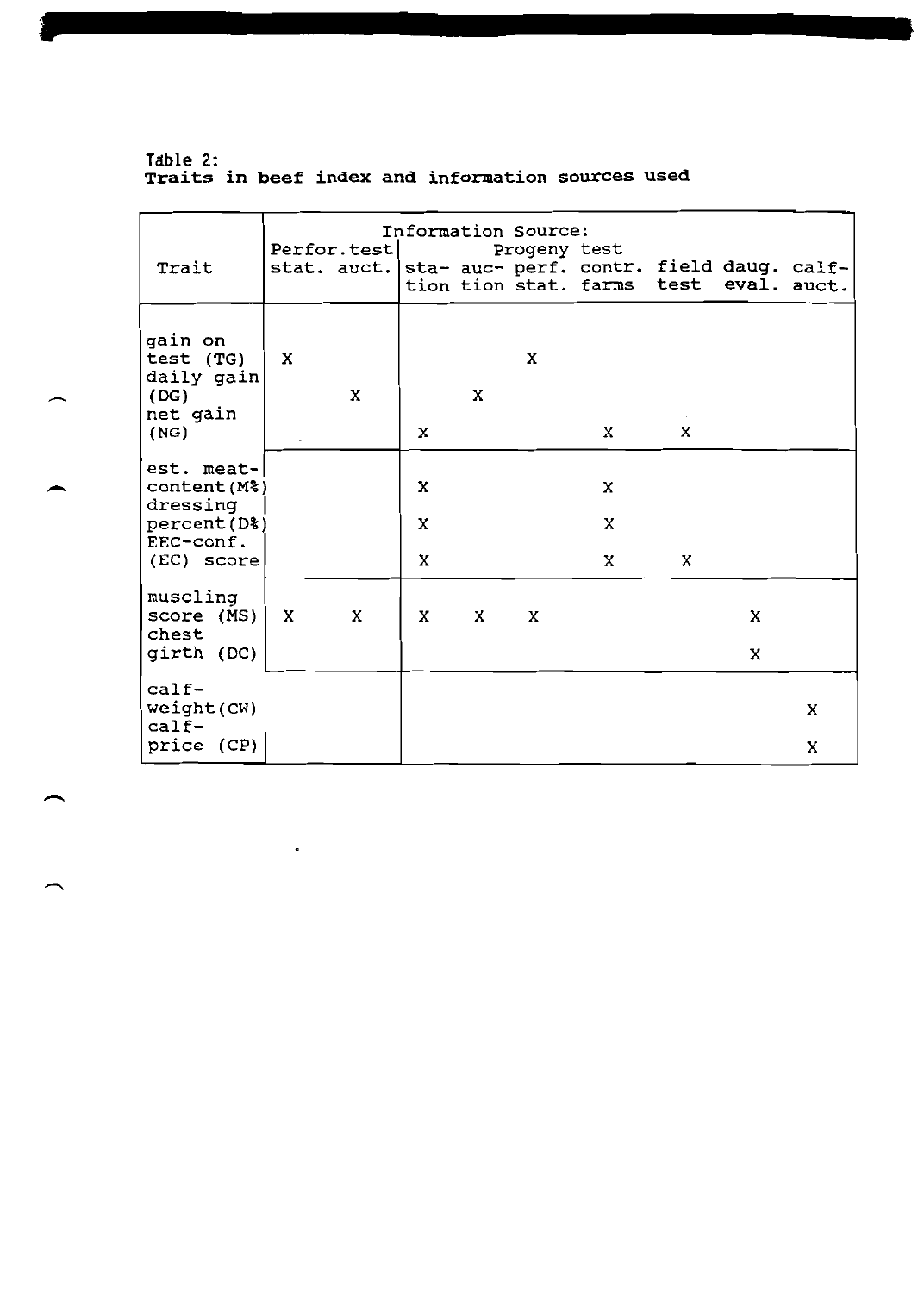Table 3:<br>Traits and genetic parameters used<br>for the beef index

|                      |                            | $\overline{2}$ |             | genetic correlation<br>with |                      |                   |  |
|----------------------|----------------------------|----------------|-------------|-----------------------------|----------------------|-------------------|--|
| Information          |                            | h              | net<br>gain | meat<br>န္<br>၁             | $EEC-$<br>conf.score | s<br>$\mathbf{A}$ |  |
|                      | PE-stat. dev.daily g./test | .40            | .64         | $-0.04$                     | .16                  | 52                |  |
| u                    |                            |                |             |                             |                      |                   |  |
|                      | muscling score             | .40            | .34         | .25                         | .30                  | 0.62              |  |
| PE-auction dev. gain |                            | .15            | .64         | $-0.4$                      | .16                  | 49                |  |
| 11                   | muscling score             | .20            | .34         | .25                         | .30                  | 0.44              |  |
|                      | PR-station EBV-est. meat % | .57            | .00.        | .80                         | .13                  | 1.2               |  |
| $\mathbf{u}$         | EBV-dressing %             | .60            | .34         | .23                         | .29                  | 1.1               |  |
| $\mathbf{u}$         | EBV-Net gain               | .40            | .80         | .00                         | .45                  | 43                |  |
| 11                   | Muscling score             | .40            | .34         | .25                         | .30                  | 0.5               |  |
| n                    | EEC-conform.sc.            | .30            | .45         | .13                         | .80                  | 0.05              |  |
| PR-contr.            | EBV-Net gain               | .33            | 1.00        | .00                         | .47                  | 31                |  |
| farm<br>Ħ            | EBV-EEC-conf.sc.           | .27            | .47         | .13                         | 1.00                 | 0.25              |  |
| 1t                   | EBV-dressing %             | .26            | .34         | .23                         | .29                  | 0.85              |  |
| 11                   | EBV-est.meat %             | .57            | .00         | 1.00                        | .13                  | 1.2               |  |
| PR-field             | EBV-Net gain               | .14            | 1.00        | .00                         | .45                  | 19                |  |
| 11                   | EBV-EEC-conf.sc.           | .09            | .45         | .13                         | 1.00                 | 0.05              |  |
| PR-calf              | EBV-weight                 | .10            | .32         | $-.30$                      | .10                  | 3.52              |  |
| auctions<br>"        | EBV-price/kg               | .07            | .10         | $-.10$                      | .26                  | 0.07              |  |
| PR-daught.           | muscling score             | .25            | .25         | .22                         | .17                  | 1.05              |  |
| (visual)<br>u        | chest girth                | .30            | .19         | .11                         | $-0.07$              | 5.90              |  |

PE=performance test PR=Progeny test

À.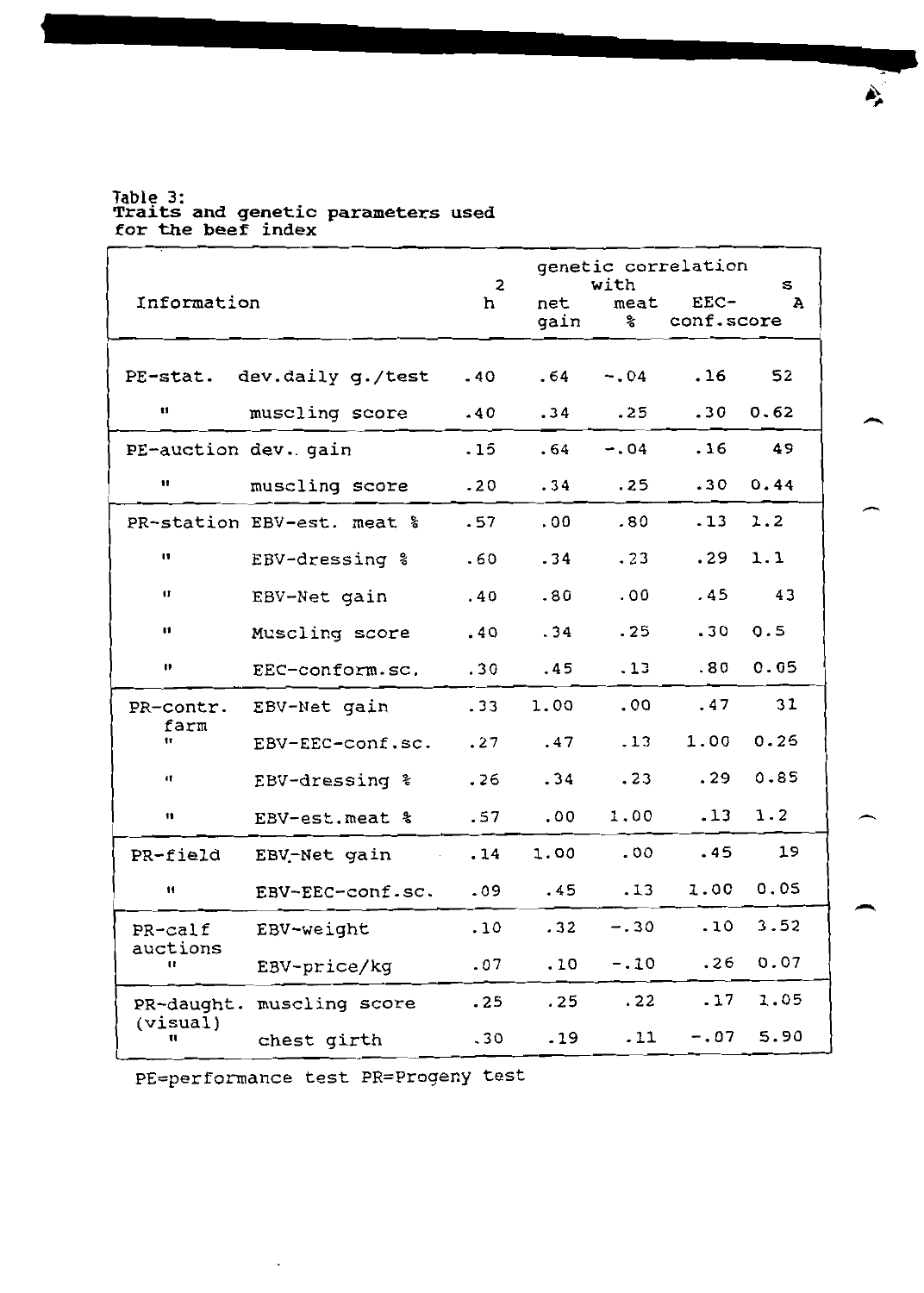Table 4: Genetic correlations used for beef index

 $\mathcal{A}$  $\ddot{\phantom{a}}$ 

|                       | Trait 2 |                          |    |                                                        |     |          |                   |                       |                               |             |
|-----------------------|---------|--------------------------|----|--------------------------------------------------------|-----|----------|-------------------|-----------------------|-------------------------------|-------------|
| Trait<br>$\mathbf{1}$ | DG      | MS                       | NG | M%                                                     |     | EC D& CW |                   | CP                    | DM                            | DC          |
| DG                    | .60     |                          |    | $.36$ $.64$ $-.04$ $.16$ $.11$ $.59$ $.19$ $.12$ $.31$ |     |          |                   |                       |                               |             |
| МS                    |         | .60                      |    | $.34 \t .25$                                           |     |          |                   | $.30-.16$ $.12$ $.22$ |                               | .20.15      |
| <b>NG</b>             |         |                          |    | .70.00                                                 | .45 |          | $.34$ $.32$ $.10$ |                       | .25                           | .19         |
| M%                    |         | $\overline{\phantom{a}}$ |    | 1.00                                                   | .13 |          | $.23 - .30 - .10$ |                       |                               | $.22$ $.11$ |
| EC                    |         |                          |    |                                                        |     |          |                   | .60 .29 .10 .26       |                               | $.17 - .07$ |
| D%                    |         |                          |    |                                                        |     |          |                   |                       | $.80 - .02 - .01$ $.12 - .01$ |             |
| CW                    |         |                          |    |                                                        |     |          |                   | 1.00.33               |                               | .22.3       |
| CP                    |         |                          |    |                                                        |     |          |                   |                       | $1.00$ . $29$ . $10$          |             |
| DM                    |         |                          |    |                                                        |     |          |                   |                       | 1.00                          | .58         |

diagonals: genetic correlations between traits in differen tests .

| $\mathbf{1}$ .<br>3. | (DG) daily gain<br>(NG) net gain<br>4. (M%) meat %<br>5. (EC) EEC-conf.score |      | (PE-station, auction, PR-station)<br>2. (MS) muscling score male (PE-station, auction, PR-station)<br>(PR-station, contract f., field)<br>(PR-station,<br>"<br>(PR-station, contract f.field) |  |
|----------------------|------------------------------------------------------------------------------|------|-----------------------------------------------------------------------------------------------------------------------------------------------------------------------------------------------|--|
|                      | 6. (D%) dressing %<br>7. (CW) calf weight<br>8. (CP) calf price/kg           |      | (PR-station, contract farms)<br>(calf auctions)<br>(calf auctions)                                                                                                                            |  |
|                      | 9. (DM) muscling score<br>10. (DC) chest girth                               | fem. | fem. (daughter classif.)<br>(daughter classif.)                                                                                                                                               |  |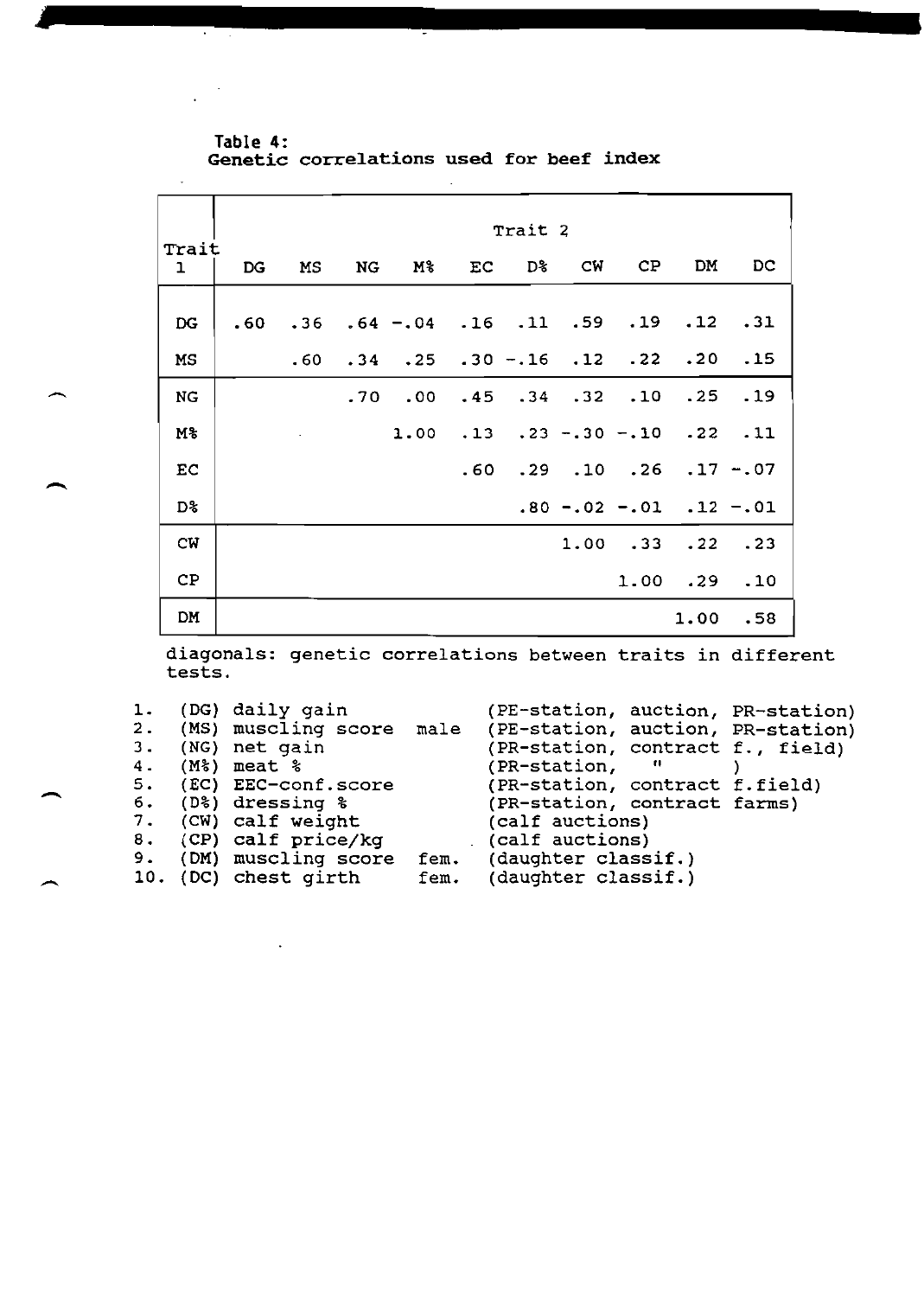Table 5:

Beef index as a combination of all information on beef traits:

classical selection index approach

## Aggregate genotype (H) :

net gain

meat content in carcass

EEC-conformation score

### Economic weights:

| net gain                     | $2$ DM / g. |                        |
|------------------------------|-------------|------------------------|
| meat content/carc. 30 DM / % |             |                        |
| EEC-conf.score               |             | $3.60$ DM / Pfg. value |

Expression as a relative breeding value

Mean : 100 points s (true BV) : 12 points  $\ddot{a}$ 

### Base: rolling base

 $\ddot{\phantom{0}}$ 

comparable to milk yield at present : sire birth years 1982 - 1984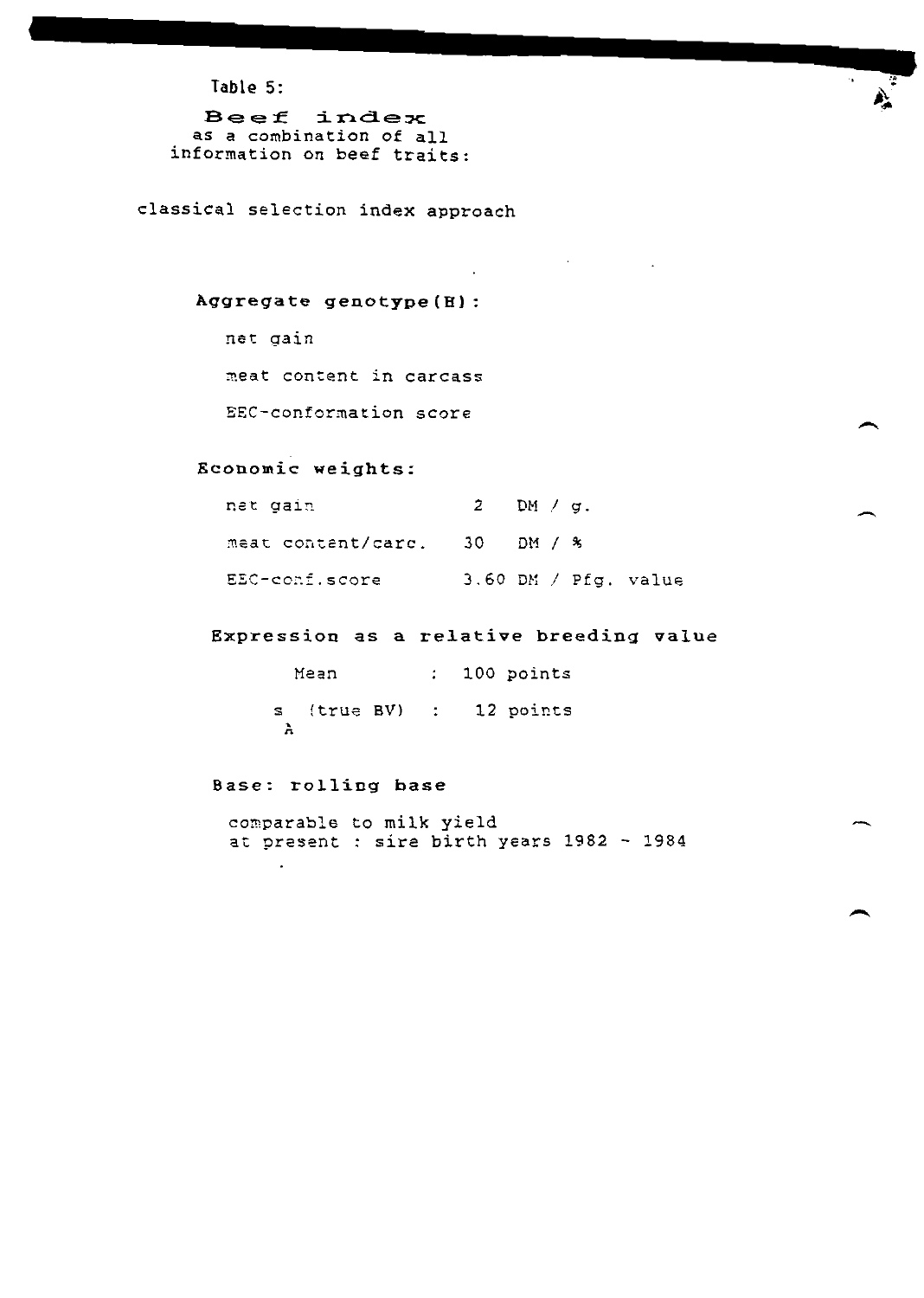# for Simmental bulls

```
all bulls
```

|                                        | N    | ៖     | Accuracy     |
|----------------------------------------|------|-------|--------------|
|                                        |      |       |              |
| 83<br>$\overline{\phantom{a}}$         | 11   | 0.2   | 0.61         |
| 83<br>87<br>$\overline{\phantom{m}}$   | 53   | 1.2   | 0.48         |
| 88<br>92<br>$\overline{\phantom{a}}$   | 174  | 3.8   | 0.35         |
| 93<br>97<br>$\overline{\phantom{m}}$   | 993  | 21.8  | 0.15         |
| 98<br>-102<br>$\overline{\phantom{0}}$ | 2348 | 51.6  | 0.11         |
| 103<br>$-107$                          | 734  | 16.1  | 0.19         |
| 108<br>112<br>$\overline{\phantom{m}}$ | 169  | 3.7   | 0.40         |
| $113 - 117$                            | 50   | 1.1   | 0.49         |
| >117                                   | 22   | 0.5   | 0.56         |
| Total<br>SD                            | 4554 | 100.0 | 0.16<br>0.19 |

bulls with accuracy > 0.24

|                    | N    | ఙ     | Accuracy     |
|--------------------|------|-------|--------------|
|                    |      |       |              |
| 83<br>$\leq$       | 11   | 1.0   | 0.61         |
| $83 -$<br>87       | 48   | 4.4   | 0.51         |
| 88<br>92<br>$\sim$ | 116  | 10.5  | 0.46         |
| $93 -$<br>- 97     | 207  | 18.8  | 0.46         |
| $98 - 102$         | 295  | 26.8  | 0.45         |
| $103 - 107$        | 218  | 19.8  | 0.46         |
| $108 - 112$        | 138  | 12.5  | 0.45         |
| 113<br>$-117$      | 47   | 4.3   | 0.51         |
| >117               | 22   | 2.0   | 0.56         |
| Total<br>SD        | 1102 | 100.0 | 0.47<br>0.12 |

 $\cdot$